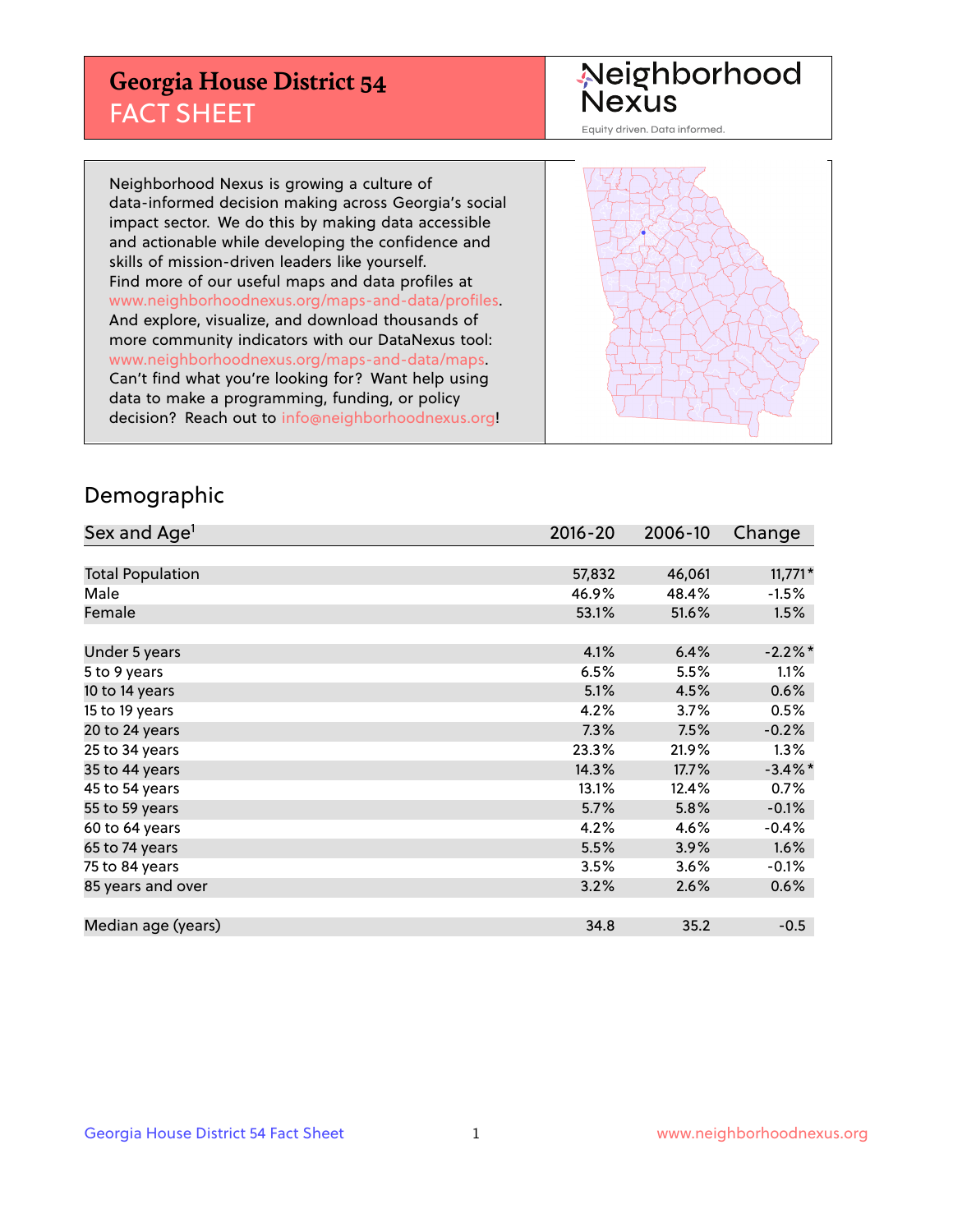## Demographic, continued...

| Race <sup>2</sup>                                            | $2016 - 20$ | 2006-10        | Change        |
|--------------------------------------------------------------|-------------|----------------|---------------|
| <b>Total population</b>                                      | 57,832      | 46,061         | $11,771*$     |
| One race                                                     | 96.7%       | 99.0%          | $-2.3\%$ *    |
| White                                                        | 72.1%       | 77.3%          | $-5.2%$ *     |
| <b>Black or African American</b>                             | 12.7%       | 11.0%          | $1.7\%$       |
| American Indian and Alaska Native                            | 2.2%        | 0.2%           | $2.1\%$ *     |
| Asian                                                        | 7.3%        | 5.1%           | $2.2\%$ *     |
| Native Hawaiian and Other Pacific Islander                   | 0.0%        | 0.1%           | $-0.1%$       |
| Some other race                                              | 2.4%        | 5.3%           | $-3.0\%$ *    |
| Two or more races                                            | 3.3%        | 1.0%           | $2.3\%$ *     |
| Race alone or in combination with other race(s) <sup>3</sup> | $2016 - 20$ | 2006-10        | Change        |
| Total population                                             | 57,832      | 46,061         | $11,771*$     |
| White                                                        | 75.0%       | 78.1%          | $-3.0\%$ *    |
| <b>Black or African American</b>                             | 14.0%       | 11.5%          | 2.6%          |
| American Indian and Alaska Native                            | 3.4%        | 0.3%           | $3.1\%$ *     |
| Asian                                                        | 8.7%        | 5.7%           | $2.9\%$ *     |
| Native Hawaiian and Other Pacific Islander                   | 0.0%        | 0.1%           | $-0.0%$       |
| Some other race                                              | 2.8%        | 5.4%           | $-2.6\%$ *    |
| Hispanic or Latino and Race <sup>4</sup>                     | $2016 - 20$ | 2006-10        | Change        |
| <b>Total population</b>                                      | 57,832      | 46,061         | $11,771*$     |
| Hispanic or Latino (of any race)                             | 12.6%       | 14.9%          | $-2.3%$       |
| Not Hispanic or Latino                                       | 87.4%       | 85.1%          | 2.3%          |
| White alone                                                  | 66.0%       | 68.4%          | $-2.4\%$ *    |
| <b>Black or African American alone</b>                       | 12.2%       | 10.4%          | 1.9%          |
| American Indian and Alaska Native alone                      | 0.0%        | 0.2%           | $-0.1%$       |
| Asian alone                                                  | 7.2%        | 5.1%           | $2.1\%$ *     |
| Native Hawaiian and Other Pacific Islander alone             | 0.0%        | 0.1%           | $-0.1%$       |
| Some other race alone                                        | 0.2%        | 0.1%           | 0.0%          |
| Two or more races                                            | 1.7%        | 0.9%           | 0.8%          |
| U.S. Citizenship Status <sup>5</sup>                         | $2016 - 20$ | 2006-10        | Change        |
|                                                              |             |                |               |
| Foreign-born population<br>Naturalized U.S. citizen          | 10,298      | 9,574          | 723<br>14.7%* |
| Not a U.S. citizen                                           | 39.3%       | 24.6%<br>75.4% |               |
|                                                              | 60.7%       |                | $-14.7%$ *    |
| Citizen, Voting Age Population <sup>6</sup>                  | $2016 - 20$ | 2006-10        | Change        |
| Citizen, 18 and over population                              | 41,329      | 30,941         | 10,388*       |
| Male                                                         | 45.8%       | 46.8%          | $-1.0%$       |
| Female                                                       | 54.2%       | 53.2%          | 1.0%          |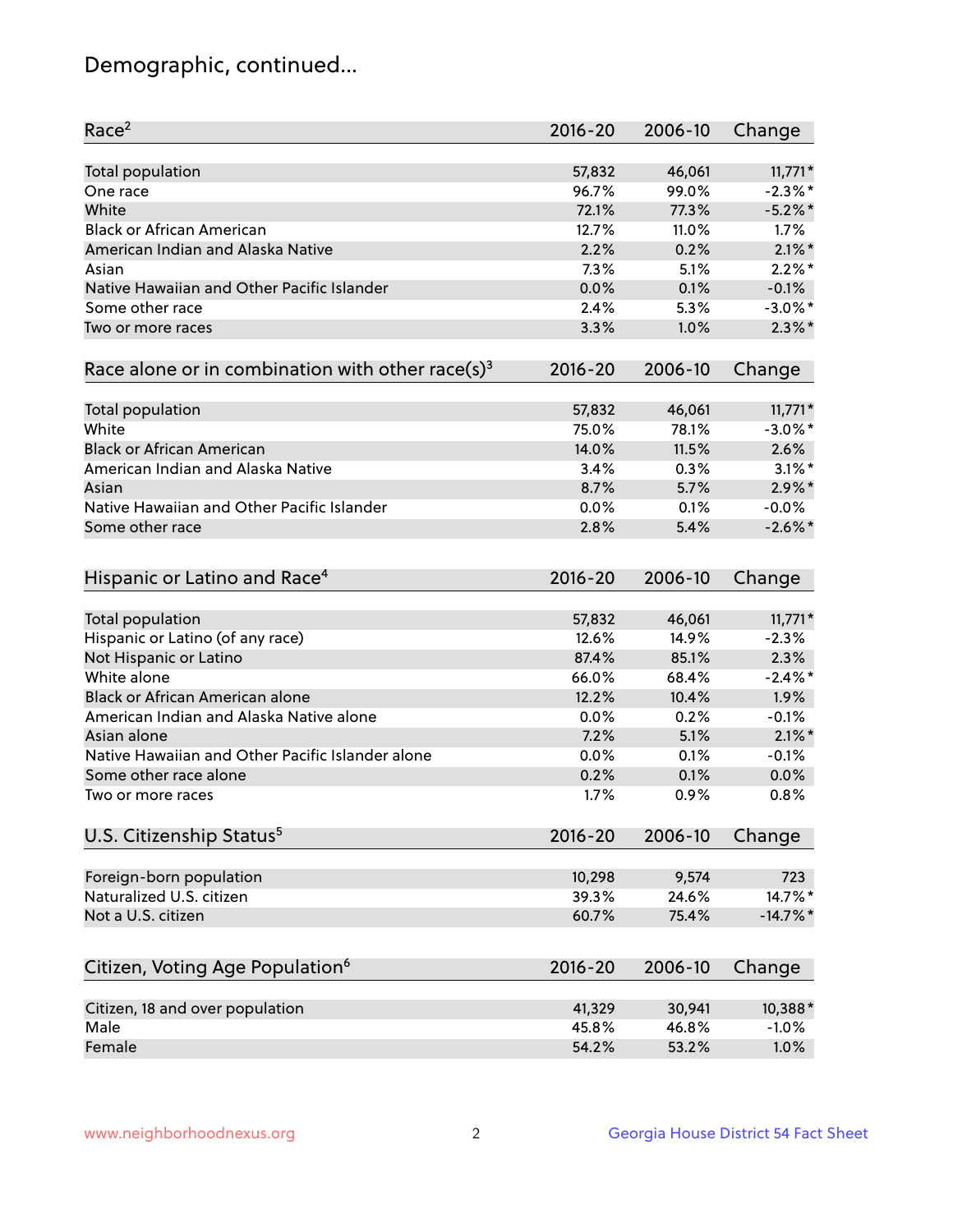#### Economic

| Income <sup>7</sup>                                 | $2016 - 20$ | 2006-10 | Change     |
|-----------------------------------------------------|-------------|---------|------------|
|                                                     |             |         |            |
| All households                                      | 28,015      | 22,741  | $5,274*$   |
| Less than \$10,000                                  | 4.8%        | 4.0%    | 0.8%       |
| \$10,000 to \$14,999                                | 1.6%        | 4.4%    | $-2.8\%$ * |
| \$15,000 to \$24,999                                | 6.1%        | 6.7%    | $-0.7%$    |
| \$25,000 to \$34,999                                | 4.6%        | 8.3%    | $-3.7%$ *  |
| \$35,000 to \$49,999                                | 6.7%        | 12.3%   | $-5.5%$ *  |
| \$50,000 to \$74,999                                | 15.5%       | 16.0%   | $-0.4%$    |
| \$75,000 to \$99,999                                | 12.8%       | 10.2%   | $2.5%$ *   |
| \$100,000 to \$149,999                              | 15.8%       | 15.5%   | 0.3%       |
| \$150,000 to \$199,999                              | 8.4%        | 7.0%    | 1.4%       |
| \$200,000 or more                                   | 23.7%       | 15.7%   | $8.1\%$ *  |
| Median household income (dollars)                   | 95,834      | 72,126  | 23,708*    |
| Mean household income (dollars)                     | 163,861     | 116,994 | 46,867*    |
| With earnings                                       | 86.0%       | 84.7%   | 1.3%       |
| Mean earnings (dollars)                             | 160,172     | 117,231 | 42,941*    |
| <b>With Social Security</b>                         | 15.6%       | 16.3%   | $-0.7%$    |
| Mean Social Security income (dollars)               | 24,714      | 17,240  | 7,473*     |
| With retirement income                              | 9.5%        | 8.9%    | 0.6%       |
| Mean retirement income (dollars)                    | 49,104      | 36,639  | 12,465*    |
| With Supplemental Security Income                   | 1.1%        | $1.0\%$ | 0.2%       |
| Mean Supplemental Security Income (dollars)         | 85          | 9,471   | $-9,385$   |
| With cash public assistance income                  | 0.3%        | 0.7%    | $-0.4%$    |
| Mean cash public assistance income (dollars)        | $\mathbf 0$ | 7,319   | $-7,319$   |
| With Food Stamp/SNAP benefits in the past 12 months | 2.8%        | 1.7%    | 1.1%       |
|                                                     |             |         |            |
| Families                                            | 12,260      | 9,279   | 2,982*     |
| Less than \$10,000                                  | 2.5%        | 1.4%    | $1.1\%$    |
| \$10,000 to \$14,999                                | 0.7%        | 1.4%    | $-0.7%$    |
| \$15,000 to \$24,999                                | 3.9%        | 4.3%    | $-0.4%$    |
| \$25,000 to \$34,999                                | 3.9%        | 4.7%    | $-0.8%$    |
| \$35,000 to \$49,999                                | 5.1%        | 7.1%    | $-2.1%$    |
| \$50,000 to \$74,999                                | 9.2%        | 11.5%   | $-2.4%$    |
| \$75,000 to \$99,999                                | 6.6%        | 8.8%    | $-2.2%$    |
| \$100,000 to \$149,999                              | 17.4%       | 17.1%   | 0.3%       |
| \$150,000 to \$199,999                              | 11.1%       | 12.3%   | $-1.2%$    |
| \$200,000 or more                                   | 39.7%       | 31.4%   | $8.3\%$ *  |
| Median family income (dollars)                      | 153,511     | 129,395 | 24,117*    |
| Mean family income (dollars)                        | 234,909     | 184,378 | 50,530*    |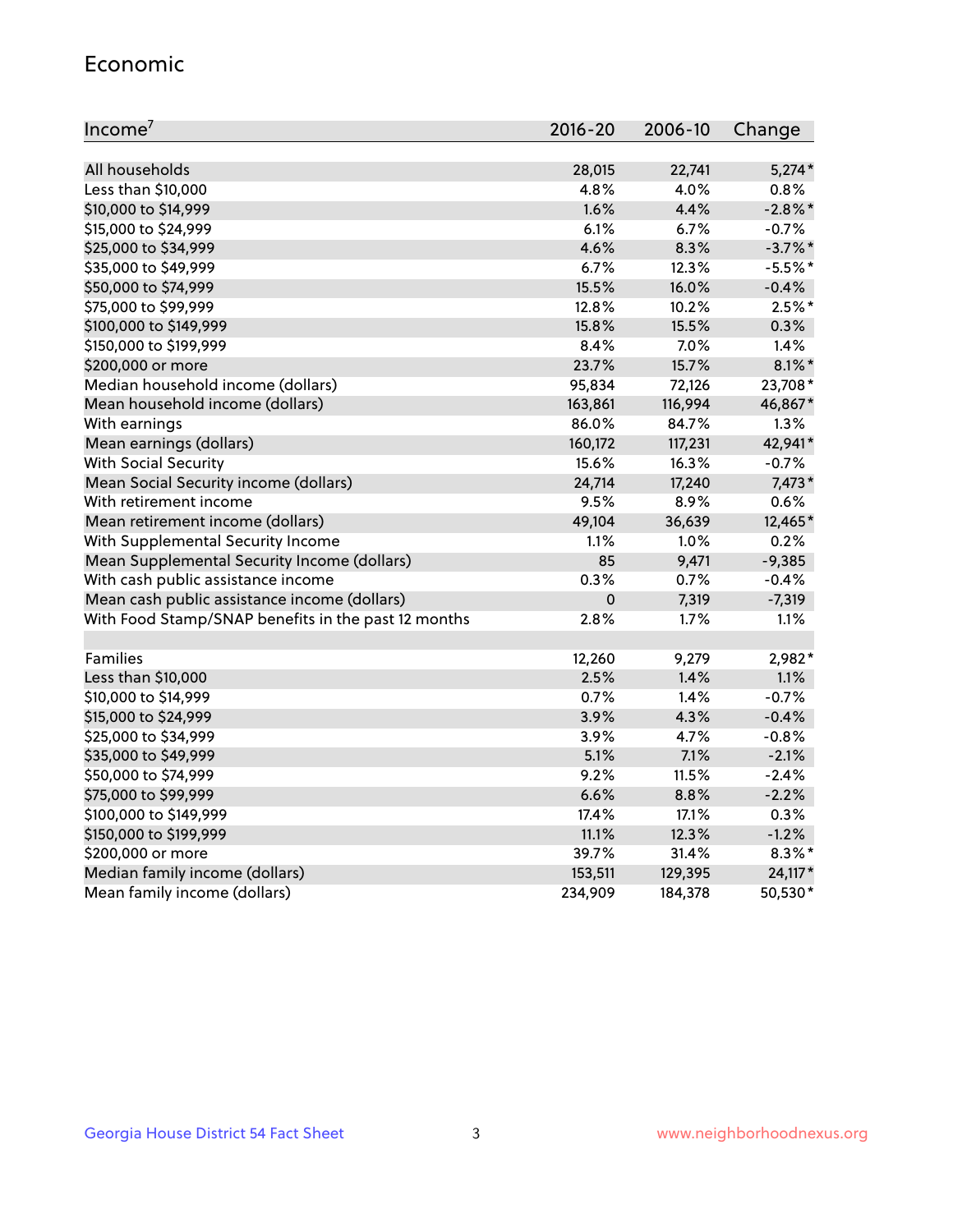## Economic, continued...

| Income, continued <sup>8</sup>                                        | $2016 - 20$ | 2006-10 | Change   |
|-----------------------------------------------------------------------|-------------|---------|----------|
|                                                                       |             |         |          |
| Nonfamily households                                                  | 15,754      | 13,462  | $2,292*$ |
| Median nonfamily income (dollars)                                     | 73,689      | 52,850  | 20,839*  |
| Mean nonfamily income (dollars)                                       | 106,528     | 70,029  | 36,499*  |
| Median earnings for workers (dollars)                                 | 63,940      | 46,394  | 17,546*  |
| Median earnings for male full-time, year-round workers<br>(dollars)   | 90,227      | 76,053  | 14,173*  |
| Median earnings for female full-time, year-round workers<br>(dollars) | 64,006      | 49,605  | 14,401*  |
| Per capita income (dollars)                                           | 80,604      | 59,112  | 21,492*  |
|                                                                       |             |         |          |
| Families and People Below Poverty Level <sup>9</sup>                  | 2016-20     | 2006-10 | Change   |
| <b>All families</b>                                                   | 6.2%        | 4.9%    | 1.3%     |
| With related children under 18 years                                  | 8.1%        | 8.4%    | $-0.2%$  |
| With related children under 5 years only                              | 8.4%        | 9.2%    | $-0.8%$  |
| Married couple families                                               | 5.3%        | 2.6%    | 2.6%     |
| With related children under 18 years                                  | 6.1%        | 5.3%    | 0.8%     |
| With related children under 5 years only                              | 8.7%        | 5.1%    | 3.7%     |
| Families with female householder, no husband present                  | 11.0%       | 21.2%   | $-10.2%$ |
| With related children under 18 years                                  | 14.9%       | 28.5%   | $-13.7%$ |
| With related children under 5 years only                              | 11.0%       | 55.3%   | $-44.3%$ |
|                                                                       |             |         |          |
| All people                                                            | 9.2%        | 8.4%    | 0.8%     |
| Under 18 years                                                        | 11.7%       | 8.7%    | 3.0%     |
| Related children under 18 years                                       | 11.5%       | 8.7%    | 2.8%     |
| Related children under 5 years                                        | 17.9%       | 8.9%    | 8.9%     |
| Related children 5 to 17 years                                        | 9.6%        | 8.5%    | 1.1%     |
| 18 years and over                                                     | 8.7%        | 8.4%    | 0.3%     |
| 18 to 64 years                                                        | 8.9%        | 8.7%    | 0.3%     |
| 65 years and over                                                     | 7.0%        | 6.3%    | 0.7%     |
| People in families                                                    | 7.3%        | 6.3%    | 1.0%     |
| Unrelated individuals 15 years and over                               | 12.6%       | 12.0%   | 0.5%     |
|                                                                       |             |         |          |
| Non-Hispanic white people                                             | 6.0%        | 4.7%    | 1.2%     |
| Black or African-American people                                      | 10.3%       | 10.7%   | $-0.4%$  |
| Asian people                                                          | 8.9%        | 13.7%   | $-4.8%$  |
| Hispanic or Latino people                                             | 25.8%       | 21.7%   | 4.1%     |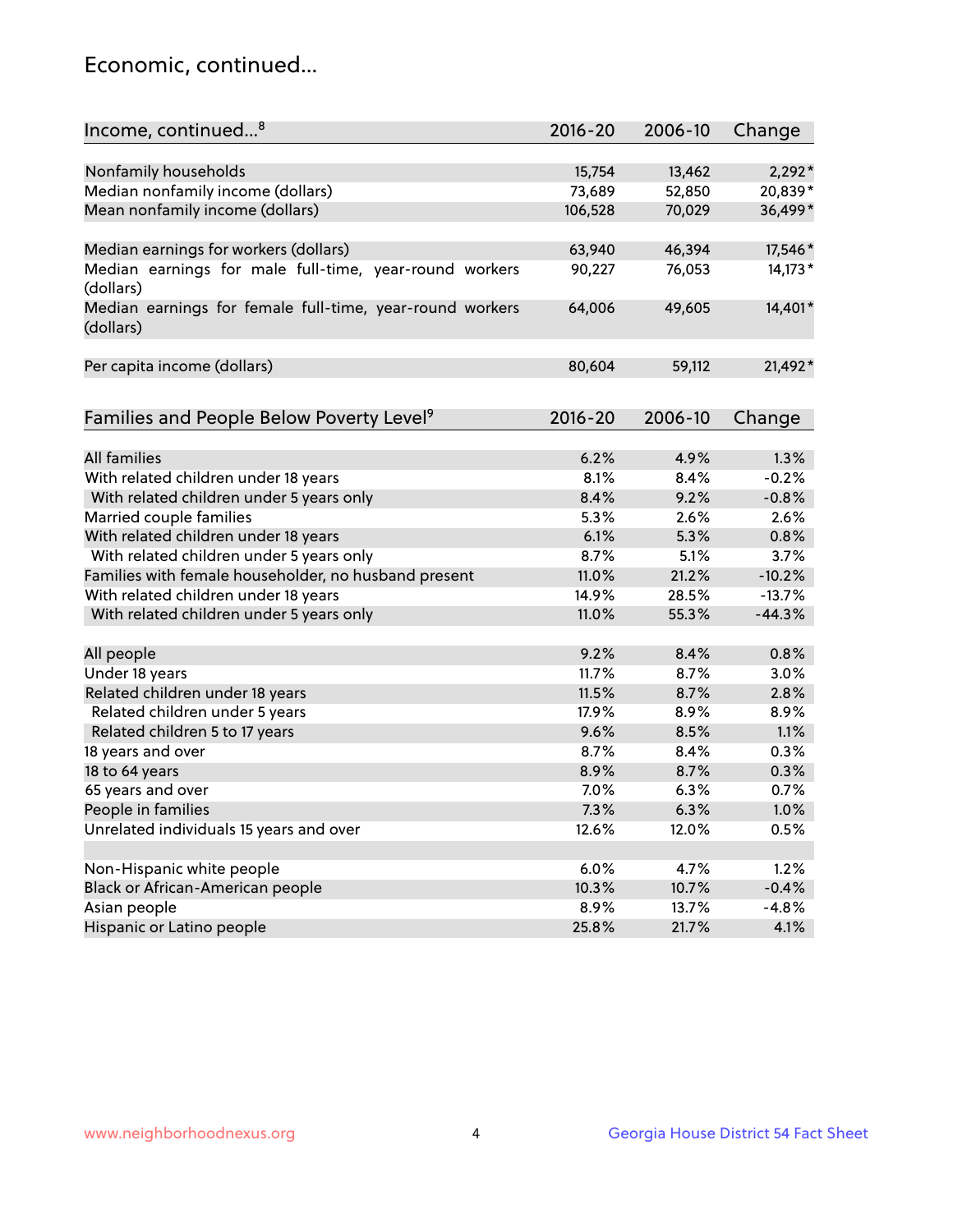## Employment

| Employment Status <sup>10</sup>                                             | $2016 - 20$ | 2006-10 | Change    |
|-----------------------------------------------------------------------------|-------------|---------|-----------|
|                                                                             |             |         |           |
| Population 16 years and over                                                | 48,225      | 38,161  | 10,064*   |
| In labor force                                                              | 74.4%       | 74.0%   | 0.4%      |
| Civilian labor force                                                        | 74.4%       | 74.0%   | 0.4%      |
| Employed                                                                    | 71.9%       | 71.1%   | 0.8%      |
| Unemployed                                                                  | 2.5%        | 2.9%    | $-0.5%$   |
| <b>Armed Forces</b>                                                         | 0.0%        | 0.0%    | 0.0%      |
| Not in labor force                                                          | 25.6%       | 26.0%   | $-0.4%$   |
|                                                                             |             |         |           |
| Civilian labor force                                                        | 35,861      | 28,244  | $7,617*$  |
| <b>Unemployment Rate</b>                                                    | 3.3%        | 4.0%    | $-0.6%$   |
| Females 16 years and over                                                   | 25,529      | 19,604  | 5,925*    |
| In labor force                                                              | 66.1%       | 63.1%   | 3.0%      |
| Civilian labor force                                                        | 66.1%       | 63.1%   | 3.0%      |
| Employed                                                                    | 63.6%       | 60.4%   | 3.2%      |
|                                                                             |             |         |           |
| Own children of the householder under 6 years                               | 3,004       | 3,631   | $-627$    |
| All parents in family in labor force                                        | 61.0%       | 42.3%   | 18.7%     |
| Own children of the householder 6 to 17 years                               | 7,254       | 5,039   | $2,215*$  |
| All parents in family in labor force                                        | 52.1%       | 57.1%   | $-5.0%$   |
|                                                                             |             |         |           |
| Industry <sup>11</sup>                                                      | $2016 - 20$ | 2006-10 | Change    |
|                                                                             |             |         |           |
| Civilian employed population 16 years and over                              | 34,671      | 27,128  | $7,543*$  |
| Agriculture, forestry, fishing and hunting, and mining                      | 0.1%        | 0.2%    | $-0.1%$   |
| Construction                                                                | 3.7%        | 5.3%    | $-1.6%$   |
| Manufacturing                                                               | 5.9%        | 5.6%    | 0.3%      |
| Wholesale trade                                                             | 4.2%        | 3.2%    | 1.0%      |
| Retail trade                                                                | 6.8%        | 8.2%    | $-1.4%$   |
| Transportation and warehousing, and utilities                               | 3.7%        | 3.3%    | 0.4%      |
| Information                                                                 | 4.1%        | 4.0%    | 0.1%      |
| Finance and insurance, and real estate and rental and leasing               | 14.3%       | 15.1%   | $-0.9%$   |
| Professional, scientific, and management, and administrative                | 26.0%       | 21.9%   | $4.1\%$ * |
| and waste management services                                               |             |         |           |
| Educational services, and health care and social assistance                 | 15.0%       | 15.3%   | $-0.3%$   |
| Arts, entertainment, and recreation, and accommodation and<br>food services | 10.1%       | 12.5%   | $-2.4%$   |
| Other services, except public administration                                | 2.9%        | 2.8%    | 0.1%      |
| Public administration                                                       | 3.2%        | 2.6%    | 0.6%      |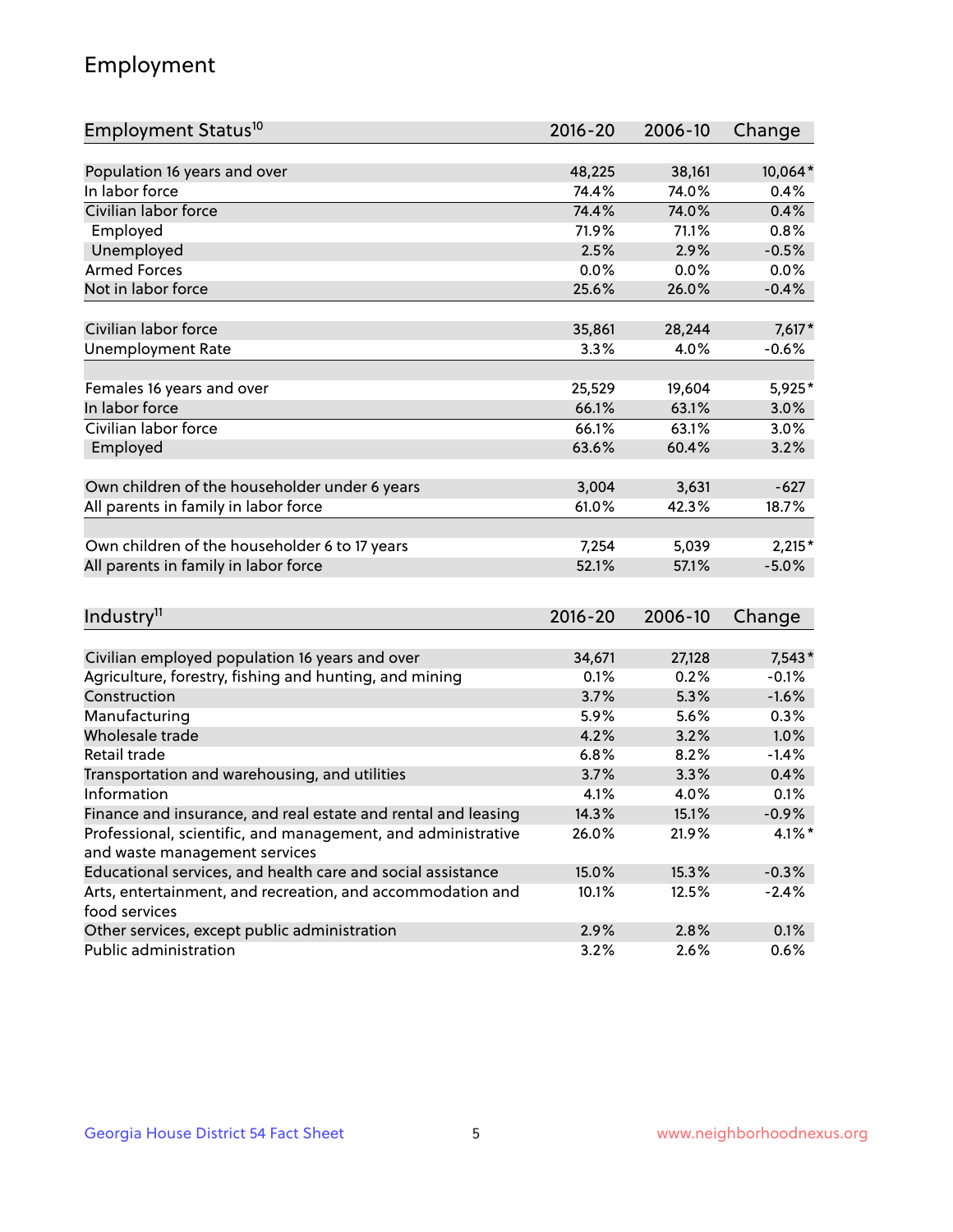## Employment, continued...

| Occupation <sup>12</sup>                                                   | $2016 - 20$ | 2006-10        | Change         |
|----------------------------------------------------------------------------|-------------|----------------|----------------|
| Civilian employed population 16 years and over                             | 34,671      | 27,128         | $7,543*$       |
| Management, business, science, and arts occupations                        | 64.0%       | 54.8%          | $9.2\%$ *      |
| Service occupations                                                        | 9.7%        | 13.1%          | $-3.4\%$ *     |
| Sales and office occupations                                               | 20.8%       | 24.5%          | $-3.7\%$ *     |
| and<br>Natural<br>maintenance                                              | 2.6%        | 4.0%           | $-1.5%$        |
| resources,<br>construction,<br>occupations                                 |             |                |                |
| Production, transportation, and material moving occupations                | 2.9%        | 3.5%           | $-0.6%$        |
| Class of Worker <sup>13</sup>                                              | $2016 - 20$ | 2006-10        | Change         |
| Civilian employed population 16 years and over                             | 34,671      | 27,128         | $7,543*$       |
| Private wage and salary workers                                            | 87.0%       | 86.9%          | 0.1%           |
| Government workers                                                         | 7.8%        | 6.9%           | 0.9%           |
|                                                                            | 5.0%        | 6.1%           | $-1.1%$        |
| Self-employed in own not incorporated business workers                     |             |                | 0.1%           |
| Unpaid family workers                                                      | 0.2%        | 0.1%           |                |
| Job Flows <sup>14</sup>                                                    | 2019        | 2010           | Change         |
| Total Jobs in district                                                     |             |                |                |
| Held by residents of district                                              | 104,118     | 83,468<br>3.8% | 20,650<br>0.7% |
|                                                                            | 4.5%        |                |                |
| Held by non-residents of district                                          | 95.5%       | 96.2%          | $-0.7%$        |
| Jobs by Industry Sector <sup>15</sup>                                      | 2019        | 2010           | Change         |
| Total Jobs in district                                                     | 104,118     | 83,468         | 20,650         |
| Goods Producing sectors                                                    | 1.8%        | 1.1%           | 0.7%           |
|                                                                            | 11.7%       | 11.5%          | 0.2%           |
| Trade, Transportation, and Utilities sectors<br>All Other Services sectors |             |                |                |
|                                                                            | 86.5%       | 87.4%          | $-0.9%$        |
| Total Jobs in district held by district residents                          | 4,668       | 3,197          | 1,471          |
| <b>Goods Producing sectors</b>                                             | 2.9%        | 1.4%           | 1.5%           |
| Trade, Transportation, and Utilities sectors                               | 9.5%        | 10.5%          | $-1.0%$        |
| All Other Services sectors                                                 | 87.6%       | 88.1%          | $-0.5%$        |
|                                                                            |             |                |                |
| Jobs by Earnings <sup>16</sup>                                             | 2019        | 2010           | Change         |
|                                                                            |             |                |                |
| Total Jobs in district                                                     | 104,118     | 83,468         | 20,650         |
| Jobs with earnings \$1250/month or less                                    | 16.0%       | 18.5%          | $-2.5%$        |
| Jobs with earnings \$1251/month to \$3333/month                            | 22.7%       | 30.6%          | $-7.9%$        |
| Jobs with earnings greater than \$3333/month                               | 61.3%       | 50.9%          | 10.5%          |
| Total Jobs in district held by district residents                          | 4,668       | 3,197          | 1,471          |
| Jobs with earnings \$1250/month or less                                    | 10.8%       | 14.3%          | $-3.5%$        |
| Jobs with earnings \$1251/month to \$3333/month                            | 14.3%       | 21.1%          | $-6.8%$        |
| Jobs with earnings greater than \$3333/month                               | 74.9%       | 64.6%          | 10.3%          |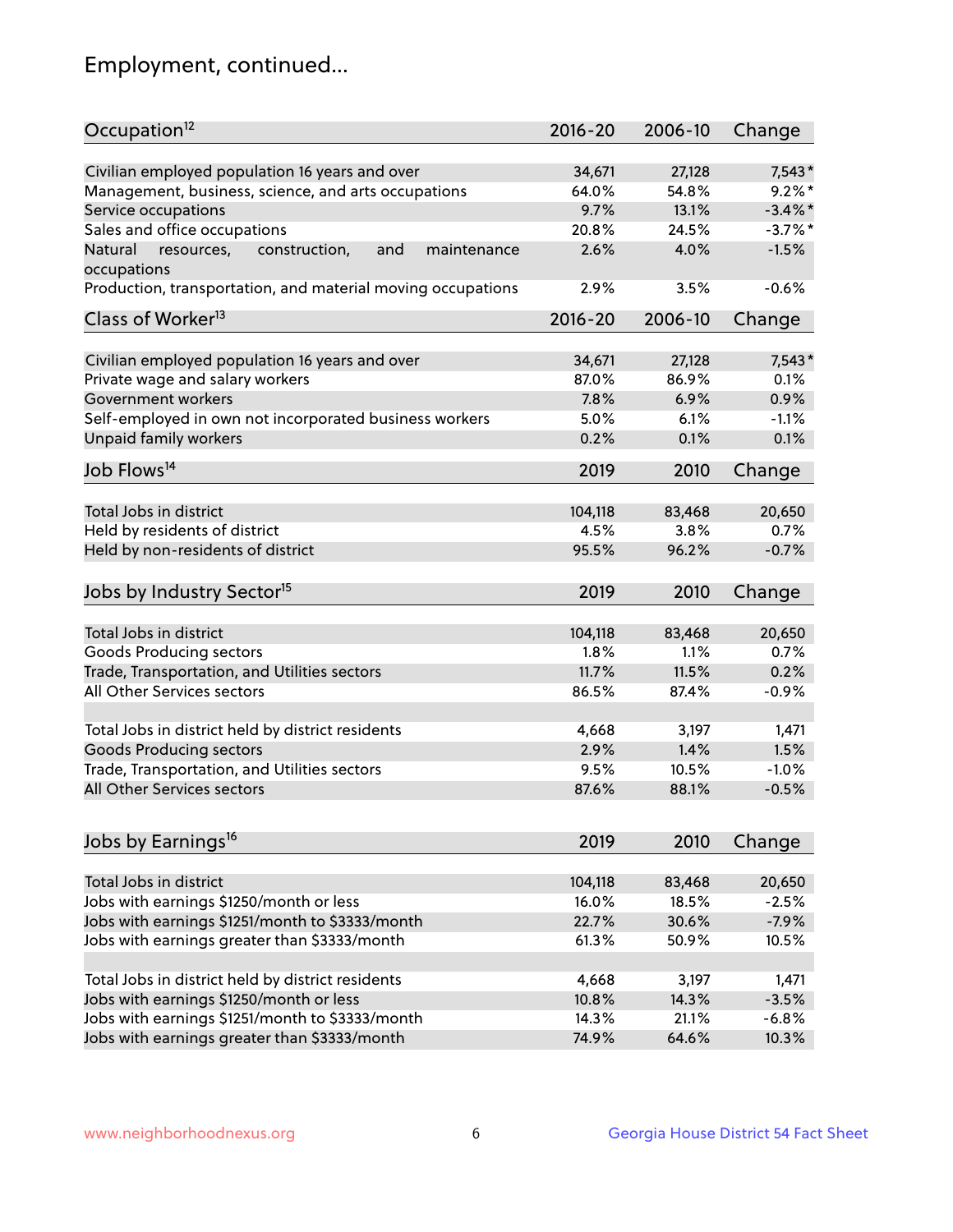## Employment, continued...

| 2019    | 2010   | Change  |
|---------|--------|---------|
|         |        |         |
| 104,118 | 83,468 | 20,650  |
| 22.5%   | 21.2%  | 1.3%    |
| 59.2%   | 64.1%  | $-4.9%$ |
| 18.2%   | 14.7%  | 3.6%    |
|         |        |         |
| 4,668   | 3.197  | 1.471   |
| 28.7%   | 26.1%  | 2.5%    |
| 53.0%   | 58.2%  | $-5.2%$ |
| 18.3%   | 15.6%  | 2.7%    |
|         |        |         |

#### Education

| School Enrollment <sup>18</sup>                | $2016 - 20$ | 2006-10 | Change               |
|------------------------------------------------|-------------|---------|----------------------|
|                                                |             |         |                      |
| Population 3 years and over enrolled in school | 12,814      | 9,379   | $3,436*$             |
| Nursery school, preschool                      | 9.2%        | 8.2%    | $1.0\%$              |
| Kindergarten                                   | 9.5%        | 6.5%    | 3.0%                 |
| Elementary school (grades 1-8)                 | 38.1%       | 37.7%   | 0.4%                 |
| High school (grades 9-12)                      | 18.2%       | 16.3%   | $1.9\%$              |
| College or graduate school                     | 24.9%       | 31.3%   | $-6.3\%$ *           |
| Educational Attainment <sup>19</sup>           | $2016 - 20$ | 2006-10 | Change               |
|                                                |             |         |                      |
| Population 25 years and over                   | 42,091      | 33,361  | 8,729*               |
| Less than 9th grade                            | 3.2%        | 3.3%    | $-0.1%$              |
| 9th to 12th grade, no diploma                  | 2.0%        | 3.6%    | $-1.6%$              |
| High school graduate (includes equivalency)    | 6.8%        | 10.0%   | $-3.1\%$ *           |
| Some college, no degree                        | 10.4%       | 14.0%   | $-3.6\%$ *           |
| Associate's degree                             | 2.7%        | 2.7%    | 0.0%                 |
| Bachelor's degree                              | 44.2%       | 42.6%   | 1.6%                 |
| Graduate or professional degree                | 30.7%       | 23.8%   | $6.9\%$ <sup>*</sup> |
|                                                |             |         |                      |
| Percent high school graduate or higher         | 94.8%       | 93.1%   | $1.7\%$              |
| Percent bachelor's degree or higher            | 74.9%       | 66.4%   | $8.4\%$ *            |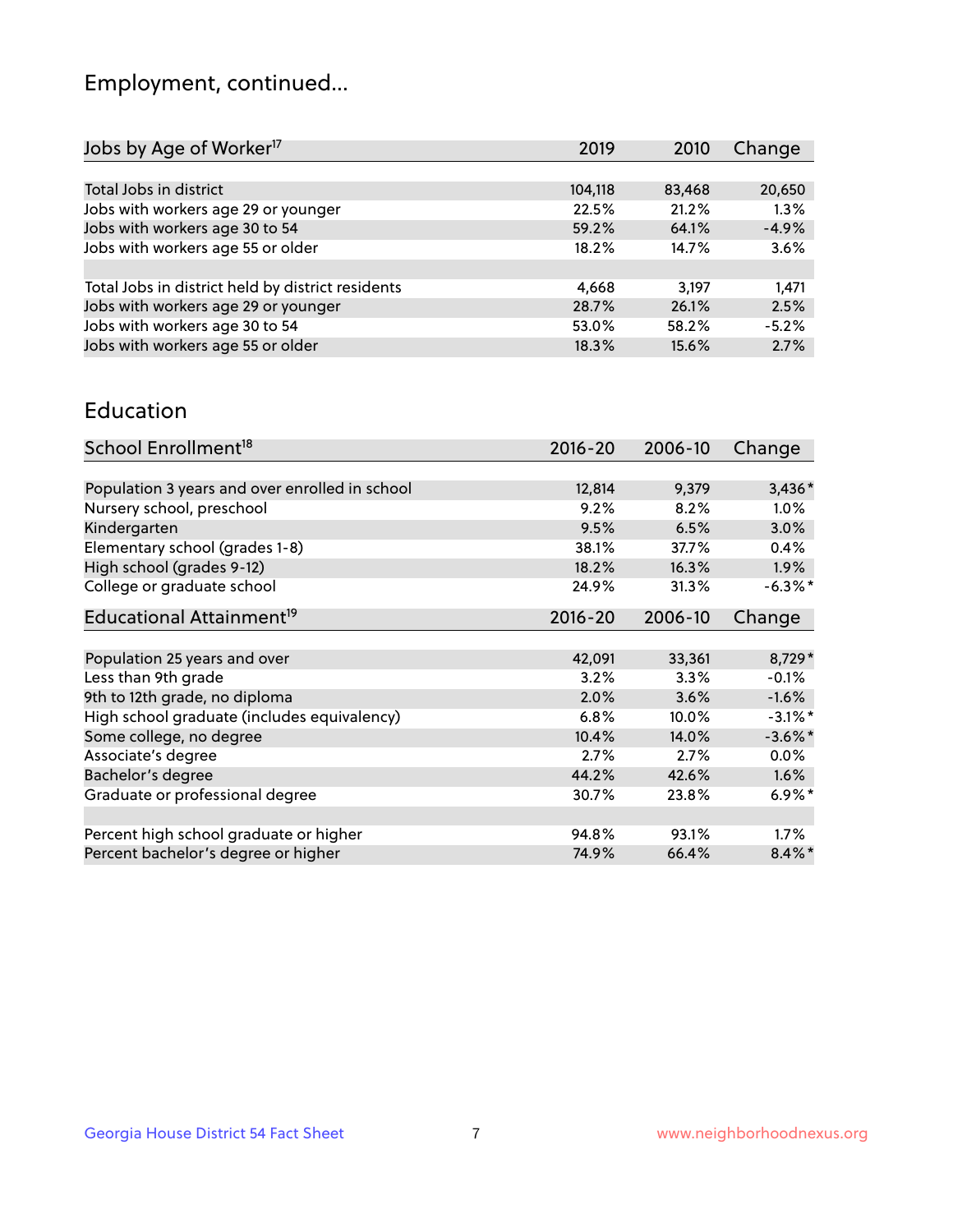## Housing

| Households by Type <sup>20</sup>                     | 2016-20      | 2006-10      | Change       |
|------------------------------------------------------|--------------|--------------|--------------|
|                                                      |              |              |              |
| <b>Total households</b>                              | 28,015       | 22,741       | $5,274*$     |
| Family households (families)                         | 43.8%        | 40.8%        | 3.0%         |
| With own children under 18 years                     | 19.6%        | 19.7%        | $-0.1%$      |
| Married-couple family                                | 34.6%        | 34.7%        | $-0.1%$      |
| With own children of the householder under 18 years  | 13.8%        | 16.4%        | $-2.6\%$ *   |
| Male householder, no wife present, family            | 2.3%         | 1.5%         | 0.8%         |
| With own children of the householder under 18 years  | 1.8%         | 0.6%         | 1.2%         |
| Female householder, no husband present, family       | 6.9%         | 4.6%         | $2.3\%$ *    |
| With own children of the householder under 18 years  | 4.0%         | 2.7%         | $1.3\%$ *    |
| Nonfamily households                                 | 56.2%        | 59.2%        | $-3.0%$      |
| Householder living alone                             | 44.5%        | 48.6%        | $-4.1%$ *    |
| 65 years and over                                    | 8.4%         | 8.6%         | $-0.2%$      |
|                                                      |              |              |              |
| Households with one or more people under 18 years    | 20.5%        | 20.0%        | 0.6%         |
| Households with one or more people 65 years and over | 17.3%        | 15.2%        | $2.1\%$ *    |
|                                                      |              |              |              |
| Average household size                               | 2.04         | 2.02         | 0.02         |
| Average family size                                  | 2.94         | 3.09         | $-0.15$      |
|                                                      |              |              |              |
| Housing Occupancy <sup>21</sup>                      | $2016 - 20$  | 2006-10      | Change       |
|                                                      |              |              |              |
| Total housing units                                  | 31,743       | 27,094       | 4,649*       |
| Occupied housing units                               | 88.3%        | 83.9%        | $4.3\%$ *    |
| Vacant housing units                                 | 11.7%        | 16.1%        | $-4.3\%$ *   |
|                                                      |              |              |              |
| Homeowner vacancy rate                               | 4.4          | 6.4          | $-2.0$       |
| Rental vacancy rate                                  | 6.5          | 13.0         | $-6.5*$      |
|                                                      |              |              |              |
|                                                      |              |              |              |
| Units in Structure <sup>22</sup>                     | $2016 - 20$  | 2006-10      | Change       |
|                                                      |              |              |              |
| Total housing units                                  | 31,743       | 27,094       | 4,649*       |
| 1-unit, detached                                     |              |              |              |
|                                                      | 23.5%        | 29.6%        | $-6.1\%$ *   |
| 1-unit, attached                                     | 7.6%         | 8.2%         | $-0.6%$      |
| 2 units                                              | 0.8%         | 0.4%         | 0.5%         |
| 3 or 4 units                                         | 1.7%         | 2.6%         | $-0.9%$      |
| 5 to 9 units                                         | 5.8%         | 10.6%        | $-4.8\%$ *   |
| 10 to 19 units                                       | 10.0%        | 12.0%        | $-2.0\%$     |
| 20 or more units                                     | 50.3%        | 36.5%        | 13.8%*       |
| Mobile home<br>Boat, RV, van, etc.                   | 0.4%<br>0.0% | 0.2%<br>0.0% | 0.2%<br>0.0% |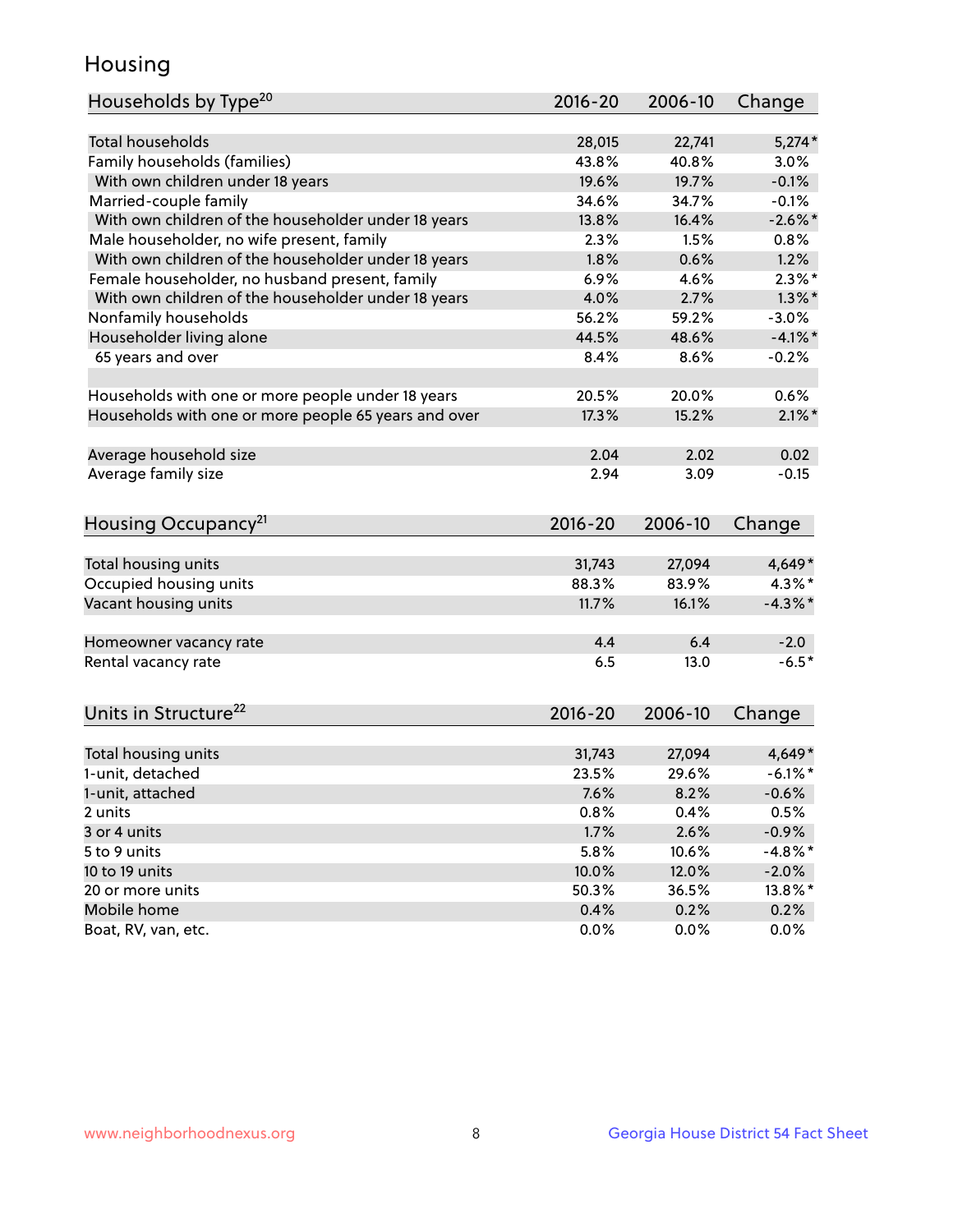## Housing, Continued...

| Year Structure Built <sup>23</sup>             | 2016-20     | 2006-10 | Change     |
|------------------------------------------------|-------------|---------|------------|
| Total housing units                            | 31,743      | 27,094  | 4,649*     |
| Built 2014 or later                            | 12.6%       | (X)     | (X)        |
| Built 2010 to 2013                             | 4.7%        | (X)     | (X)        |
| Built 2000 to 2009                             | 21.0%       | 17.7%   | $3.2\%$ *  |
| Built 1990 to 1999                             | 21.3%       | 22.5%   | $-1.2%$    |
| Built 1980 to 1989                             | 11.3%       | 15.2%   | $-3.9%$ *  |
| Built 1970 to 1979                             | 10.2%       | 15.7%   | $-5.4\%$ * |
| Built 1960 to 1969                             | 6.7%        | 11.6%   | $-4.9%$ *  |
| Built 1950 to 1959                             | 6.0%        | 9.6%    | $-3.6\%$ * |
| Built 1940 to 1949                             | 3.1%        | 3.4%    | $-0.2%$    |
| Built 1939 or earlier                          | 3.0%        | 4.3%    | $-1.3%$    |
| Housing Tenure <sup>24</sup>                   | $2016 - 20$ | 2006-10 | Change     |
| Occupied housing units                         | 28,015      | 22,741  | $5,274*$   |
| Owner-occupied                                 | 47.4%       | 52.8%   | $-5.4\%$ * |
| Renter-occupied                                | 52.6%       | 47.2%   | $5.4\%$ *  |
| Average household size of owner-occupied unit  | 2.28        | 2.16    | $0.12*$    |
| Average household size of renter-occupied unit | 1.82        | 1.86    | $-0.04$    |
| Residence 1 Year Ago <sup>25</sup>             | $2016 - 20$ | 2006-10 | Change     |
| Population 1 year and over                     | 57,438      | 45,276  | 12,162*    |
| Same house                                     | 80.1%       | 78.5%   | 1.6%       |
| Different house in the U.S.                    | 19.3%       | 18.9%   | 0.4%       |
| Same county                                    | 8.8%        | 9.6%    | $-0.8%$    |
| Different county                               | 10.6%       | 9.3%    | 1.2%       |
| Same state                                     | 5.8%        | 4.2%    | $1.6\%$ *  |
| Different state                                | 4.8%        | 5.2%    | $-0.4%$    |
| Abroad                                         | 0.5%        | 2.5%    | $-2.0\%$ * |
| Value of Housing Unit <sup>26</sup>            | $2016 - 20$ | 2006-10 | Change     |
| Owner-occupied units                           | 13,291      | 12,009  | $1,282*$   |
| Less than \$50,000                             | 0.7%        | 0.4%    | 0.3%       |
| \$50,000 to \$99,999                           | 1.5%        | 2.2%    | $-0.6%$    |
| \$100,000 to \$149,999                         | 3.5%        | 7.2%    | $-3.6%$    |
| \$150,000 to \$199,999                         | 8.0%        | 7.3%    | 0.7%       |
| \$200,000 to \$299,999                         | 12.9%       | 13.9%   | $-1.0%$    |
| \$300,000 to \$499,999                         | 20.0%       | 30.0%   | $-9.9\%*$  |
| \$500,000 to \$999,999                         | 34.9%       | 29.6%   | $5.3\%$ *  |
| \$1,000,000 or more                            | 18.4%       | 9.5%    | 8.9%*      |
| Median (dollars)                               | 537,127     | 430,465 | $106,662*$ |
| Mortgage Status <sup>27</sup>                  | $2016 - 20$ | 2006-10 | Change     |
| Owner-occupied units                           | 13,291      | 12,009  | $1,282*$   |
| Housing units with a mortgage                  | 70.7%       | 75.2%   | $-4.5%$ *  |
| Housing units without a mortgage               | 29.3%       | 24.8%   | 4.5%*      |
|                                                |             |         |            |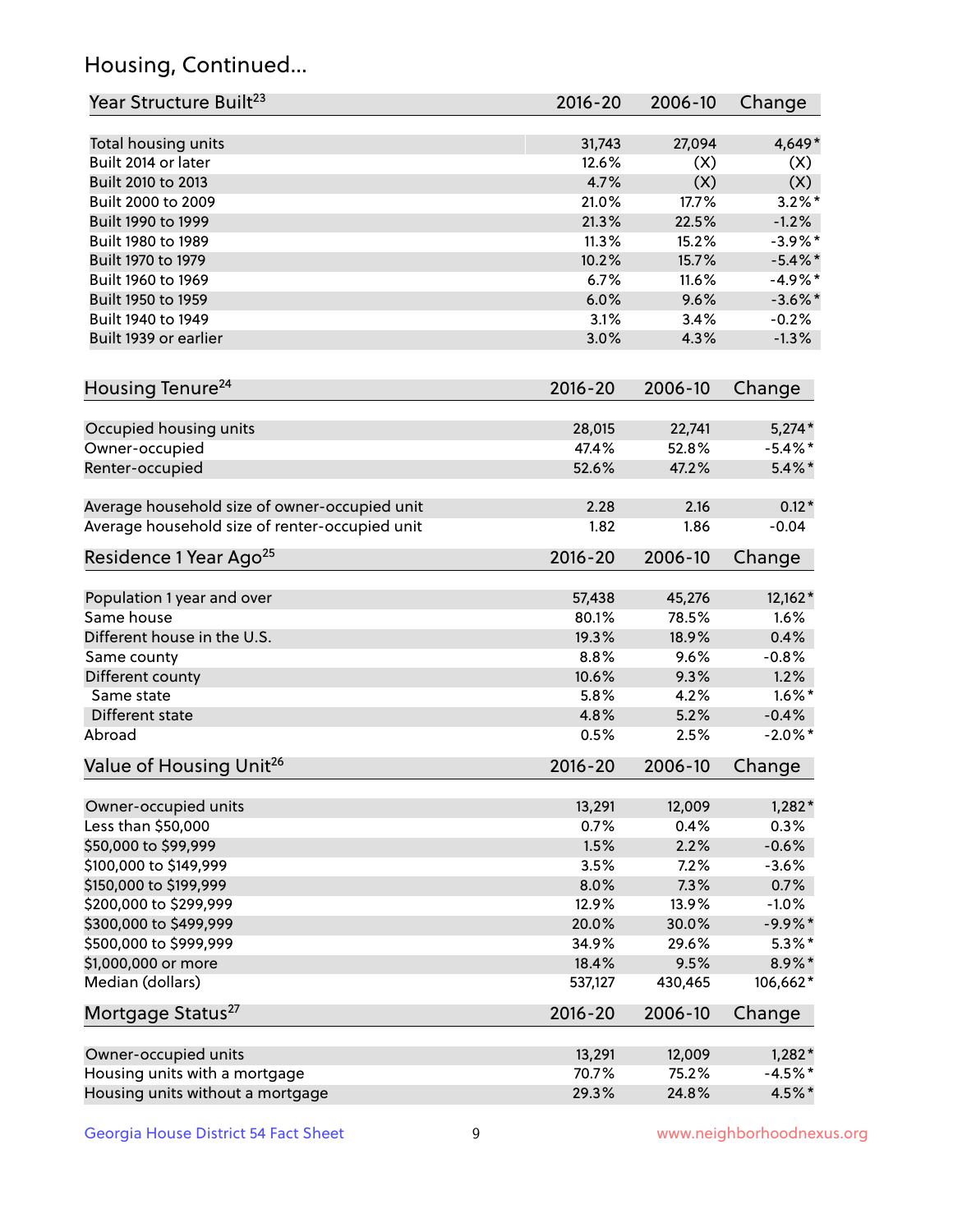## Housing, Continued...

| Selected Monthly Owner Costs <sup>28</sup>                                            | 2016-20     | 2006-10 | Change             |
|---------------------------------------------------------------------------------------|-------------|---------|--------------------|
| Housing units with a mortgage                                                         | 9,393       | 9,028   | 365                |
| Less than \$300                                                                       | 0.0%        | 0.0%    | 0.0%               |
| \$300 to \$499                                                                        | 0.0%        | 0.0%    | 0.0%               |
| \$500 to \$999                                                                        | 3.2%        | 3.1%    | 0.1%               |
| \$1,000 to \$1,499                                                                    | 11.3%       | 12.1%   | $-0.8%$            |
| \$1,500 to \$1,999                                                                    | 11.8%       | 14.7%   | $-2.8%$            |
| \$2,000 to \$2,999                                                                    | 28.1%       | 26.2%   | 1.9%               |
| \$3,000 or more                                                                       | 45.6%       | 43.9%   | 1.7%               |
| Median (dollars)                                                                      | 2,839       | 2,778   | 61                 |
| Housing units without a mortgage                                                      | 3,898       | 2,981   | $917*$             |
| Less than \$150                                                                       | 1.0%        | 2.8%    | $-1.7%$            |
| \$150 to \$249                                                                        | 1.2%        | 0.0%    | 1.2%               |
| \$250 to \$349                                                                        | 1.4%        | 2.1%    | $-0.7%$            |
| \$350 to \$499                                                                        | 5.4%        | 7.6%    | $-2.2%$            |
| \$500 to \$699                                                                        | 13.8%       | 23.8%   | $-10.1%$           |
| \$700 or more                                                                         | 77.2%       | 63.7%   | 13.5%*             |
| Median (dollars)                                                                      | 1,098       | (X)     | $(X)$ <sup>+</sup> |
| Selected Monthly Owner Costs as a Percentage of<br>Household Income <sup>29</sup>     | $2016 - 20$ | 2006-10 | Change             |
| Housing units with a mortgage (excluding units where<br>SMOCAPI cannot be computed)   | 9,354       | 8,997   | 357                |
| Less than 20.0 percent                                                                | 54.7%       | 30.9%   | 23.8%*             |
| 20.0 to 24.9 percent                                                                  | 12.9%       | 15.2%   | $-2.3%$            |
| 25.0 to 29.9 percent                                                                  | 8.4%        | 15.8%   | $-7.4\%$ *         |
| 30.0 to 34.9 percent                                                                  | 6.3%        | 11.0%   | $-4.6\%$ *         |
| 35.0 percent or more                                                                  | 17.6%       | 27.1%   | $-9.4\%$ *         |
| Not computed                                                                          | 39          | 31      | 8                  |
| Housing unit without a mortgage (excluding units where<br>SMOCAPI cannot be computed) | 3,781       | 2,953   | 828                |
| Less than 10.0 percent                                                                | 45.9%       | 36.0%   | 9.9%               |
| 10.0 to 14.9 percent                                                                  | 17.6%       | 21.1%   | $-3.4%$            |
| 15.0 to 19.9 percent                                                                  | 9.5%        | 8.8%    | 0.8%               |
| 20.0 to 24.9 percent                                                                  | 3.2%        | 10.0%   | $-6.8%$            |
| 25.0 to 29.9 percent                                                                  | 2.7%        | 5.1%    | $-2.3%$            |
| 30.0 to 34.9 percent                                                                  | 3.2%        | 2.9%    | 0.4%               |
| 35.0 percent or more                                                                  | 17.7%       | 16.2%   | 1.5%               |
| Not computed                                                                          | 117         | 28      | 89                 |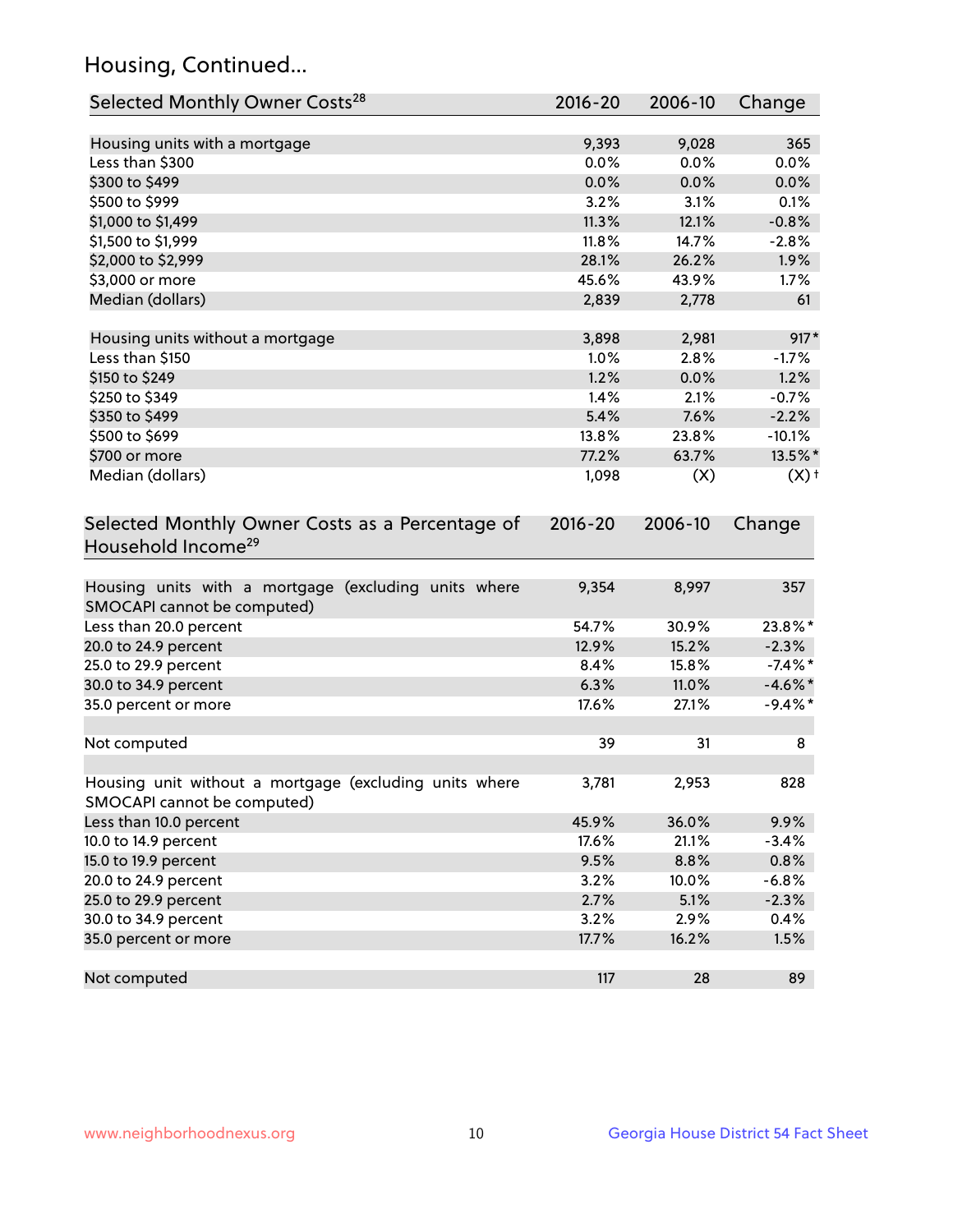## Housing, Continued...

| Gross Rent <sup>30</sup>   | 2016-20 | 2006-10 | Change     |
|----------------------------|---------|---------|------------|
|                            |         |         |            |
| Occupied units paying rent | 14,578  | 10,662  | $3,916*$   |
| Less than \$200            | 0.0%    | 1.9%    | $-1.9%$    |
| \$200 to \$499             | 1.2%    | 0.9%    | 0.3%       |
| \$500 to \$749             | 1.5%    | 9.9%    | $-8.4%$    |
| \$750 to \$999             | 4.5%    | 34.5%   | $-29.9%$ * |
| \$1,000 to \$1,499         | 34.8%   | 36.4%   | $-1.6%$    |
| \$1,500 to \$1,999         | 38.6%   | 10.9%   | 27.6%*     |
| \$2,000 or more            | 19.5%   | 5.6%    | 13.9%*     |
| Median (dollars)           | 1,604   | 1,281   | $323*$     |
|                            |         |         |            |
| No rent paid               | 146     | 71      | 75         |

| Gross Rent as a Percentage of Household Income <sup>31</sup>                   | $2016 - 20$ | 2006-10  | Change  |
|--------------------------------------------------------------------------------|-------------|----------|---------|
|                                                                                |             |          |         |
| Occupied units paying rent (excluding units where GRAPI<br>cannot be computed) | 14,189      | 10,350   | 3,839*  |
| Less than 15.0 percent                                                         | 14.9%       | 15.4%    | $-0.5%$ |
| 15.0 to 19.9 percent                                                           | 15.3%       | 12.3%    | 3.1%    |
| 20.0 to 24.9 percent                                                           | 16.6%       | $15.8\%$ | 0.8%    |
| 25.0 to 29.9 percent                                                           | 12.5%       | 15.6%    | $-3.1%$ |
| 30.0 to 34.9 percent                                                           | $7.7\%$     | $7.6\%$  | 0.1%    |
| 35.0 percent or more                                                           | 33.1%       | 33.4%    | $-0.3%$ |
|                                                                                |             |          |         |
| Not computed                                                                   | 535         | 382      | 152     |

## Transportation

| Commuting to Work <sup>32</sup>           | 2016-20 | 2006-10 | Change     |
|-------------------------------------------|---------|---------|------------|
|                                           |         |         |            |
| Workers 16 years and over                 | 33,966  | 26,898  | 7,068*     |
| Car, truck, or van - drove alone          | 73.7%   | 73.9%   | $-0.2%$    |
| Car, truck, or van - carpooled            | 3.1%    | 6.2%    | $-3.1\%$ * |
| Public transportation (excluding taxicab) | 5.0%    | 8.2%    | $-3.2\%$ * |
| Walked                                    | 3.2%    | 2.6%    | 0.6%       |
| Other means                               | 2.7%    | $1.7\%$ | $1.0\%$    |
| Worked at home                            | 12.3%   | 7.3%    | $5.0\%$ *  |
|                                           |         |         |            |
| Mean travel time to work (minutes)        | 23.1    | 22.7    | 0.4        |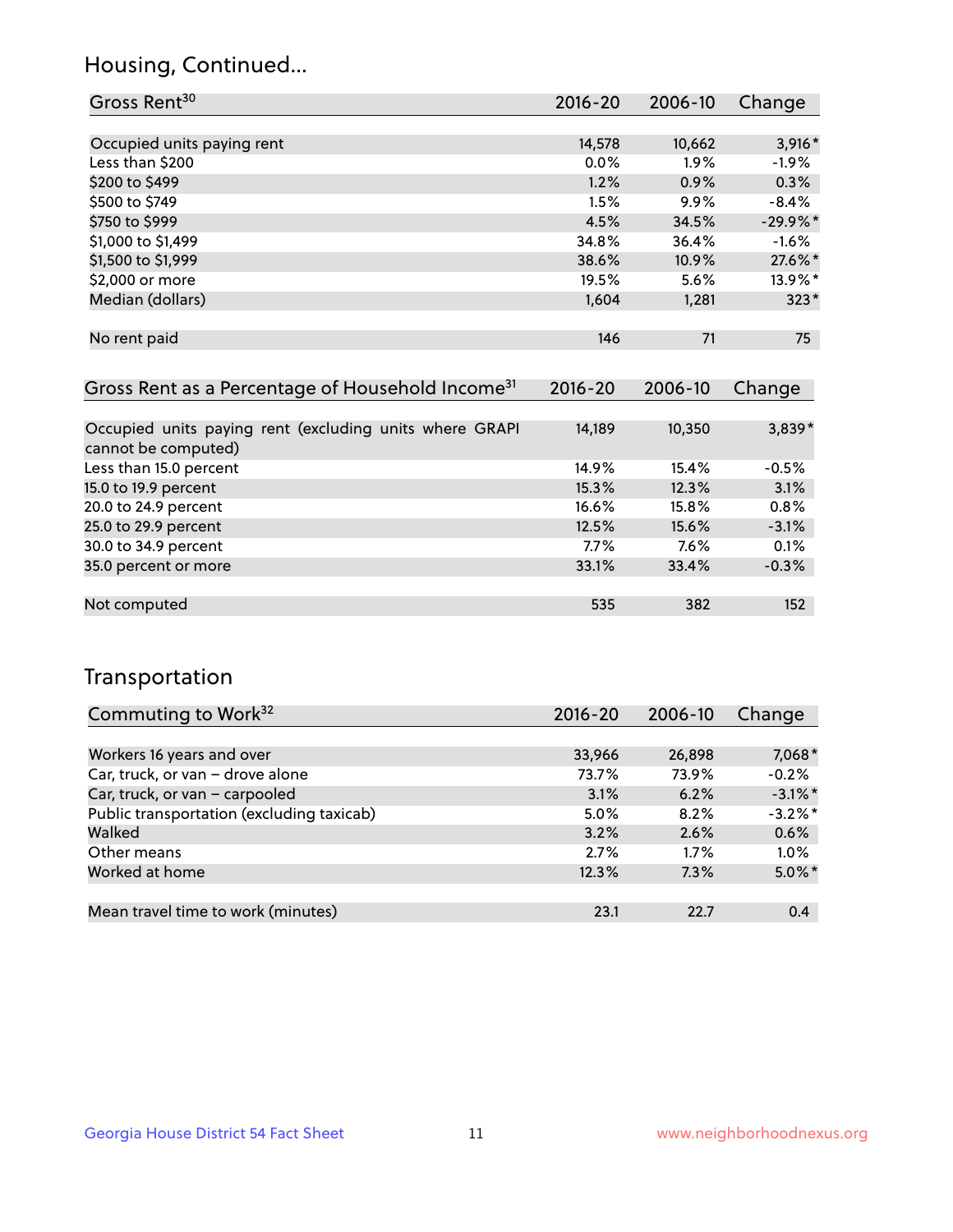## Transportation, Continued...

| Vehicles Available <sup>33</sup> | $2016 - 20$ | 2006-10 | Change   |
|----------------------------------|-------------|---------|----------|
|                                  |             |         |          |
| Occupied housing units           | 28,015      | 22,741  | $5,274*$ |
| No vehicles available            | 7.2%        | 8.6%    | $-1.3%$  |
| 1 vehicle available              | 45.5%       | 47.4%   | $-1.9%$  |
| 2 vehicles available             | 37.7%       | 35.0%   | 2.7%     |
| 3 or more vehicles available     | 9.7%        | 9.1%    | 0.6%     |

#### Health

| Health Insurance coverage <sup>34</sup>                 | 2016-20 |
|---------------------------------------------------------|---------|
|                                                         |         |
| Civilian Noninstitutionalized Population                | 57,271  |
| With health insurance coverage                          | 92.3%   |
| With private health insurance coverage                  | 83.4%   |
| With public health coverage                             | 15.6%   |
| No health insurance coverage                            | 7.7%    |
| Civilian Noninstitutionalized Population Under 19 years | 11,406  |
| No health insurance coverage                            | 6.5%    |
| Civilian Noninstitutionalized Population 19 to 64 years | 39,302  |
| In labor force:                                         | 34,007  |
| Employed:                                               | 32,943  |
| With health insurance coverage                          | 92.4%   |
| With private health insurance coverage                  | 91.9%   |
| With public coverage                                    | 0.8%    |
| No health insurance coverage                            | 7.6%    |
| Unemployed:                                             | 1,064   |
| With health insurance coverage                          | 68.6%   |
| With private health insurance coverage                  | 52.8%   |
| With public coverage                                    | 15.8%   |
| No health insurance coverage                            | 31.4%   |
| Not in labor force:                                     | 5,295   |
| With health insurance coverage                          | 86.9%   |
| With private health insurance coverage                  | 80.6%   |
| With public coverage                                    | 8.3%    |
| No health insurance coverage                            | 13.1%   |